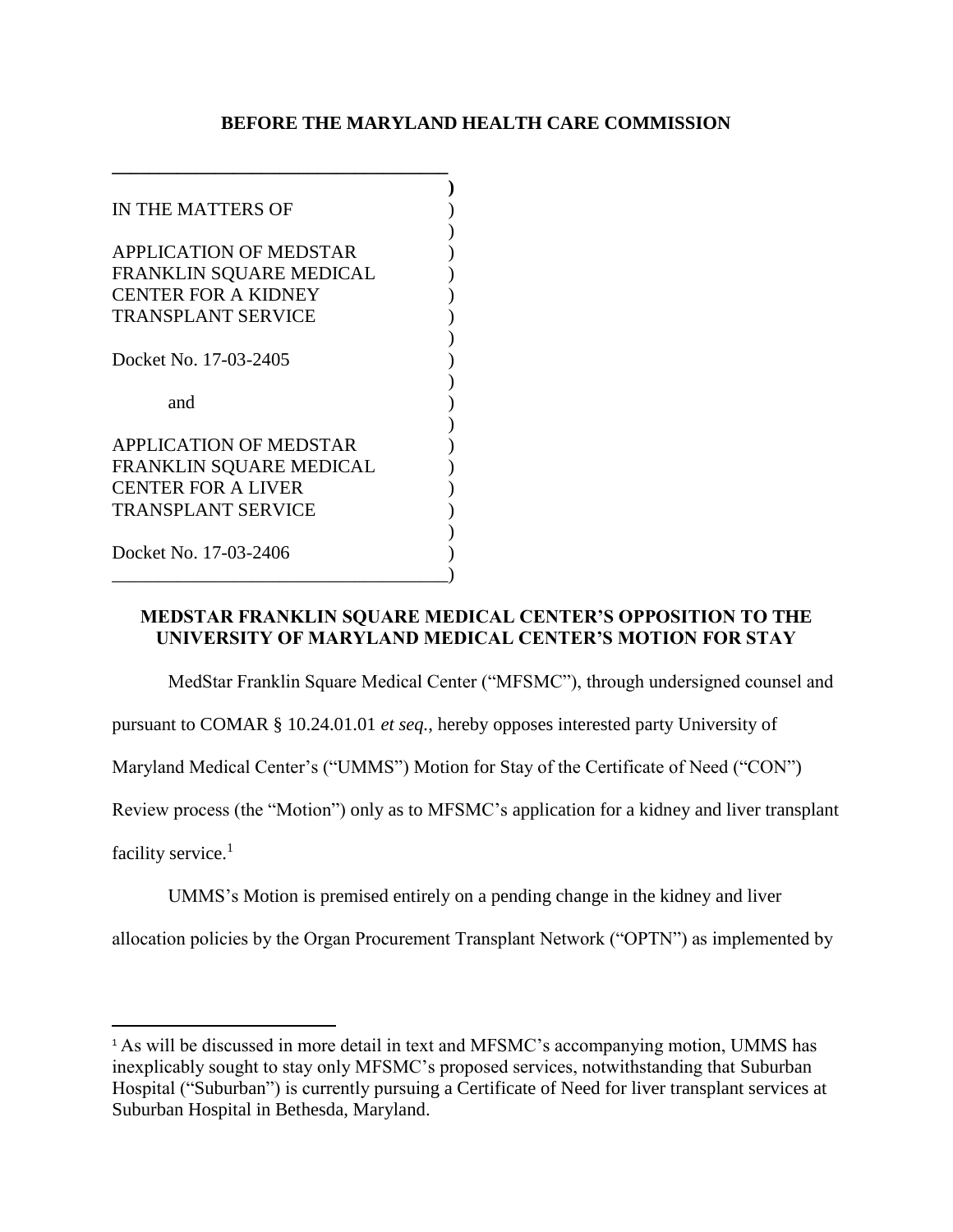its contract with the United Network for Organ Sharing ("UNOS"). Specifically, UMMS asserts that OPTN will adopt a new liver allocation policy following an OPTN Board of Directors meeting in December 2018, *see* Motion at 9-10, and that a final policy change for kidney allocation will be submitted to the OPTN Board for approval in December 2019. *Id.* at 10. Further, according to the Motion, the pending changes in allocation policy will render "obsolete" the existing Donation Service Area ("DSA") as a basis for organ allocation, *id.* at 11, and render moot any justification for MFSMC's programs. *See generally id. at* 10-13.

MFSMC appreciates that the federal government has recognized access as a critical issue in transplantation and subsequently mandated that OPTN change organ allocation policy with respect to liver and kidney transplant. That said, the initiation of that ongoing process is no reason to indefinitely postpone the consideration and possible implementation of organ transplant services that are designed to serve the critical needs of Maryland residents. Simply put, there is no way that either UMMS or this Commission can know precisely when a new policy will be finalized, whether it will be subject to further revision, and under what terms it will be implemented, nor can it predict with certainty the impact on existing or proposed transplantation services.

Even assuming that a new liver allocation policy is approved in December, implementation will require that a variety of processes be created and tested in the clinical environment, perhaps most importantly, the sophisticated software used today to support organ matching would need to be reprogrammed to be consistent with the new allocation policy. Likewise, the Motion indicates that the impetus for a new allocation policy was partially based on a lawsuit filed on behalf of several liver transplant candidates listed for longer than average waiting times prior to receiving organs. *Id.* at 5-6. It is conceivable that any new policy will be

2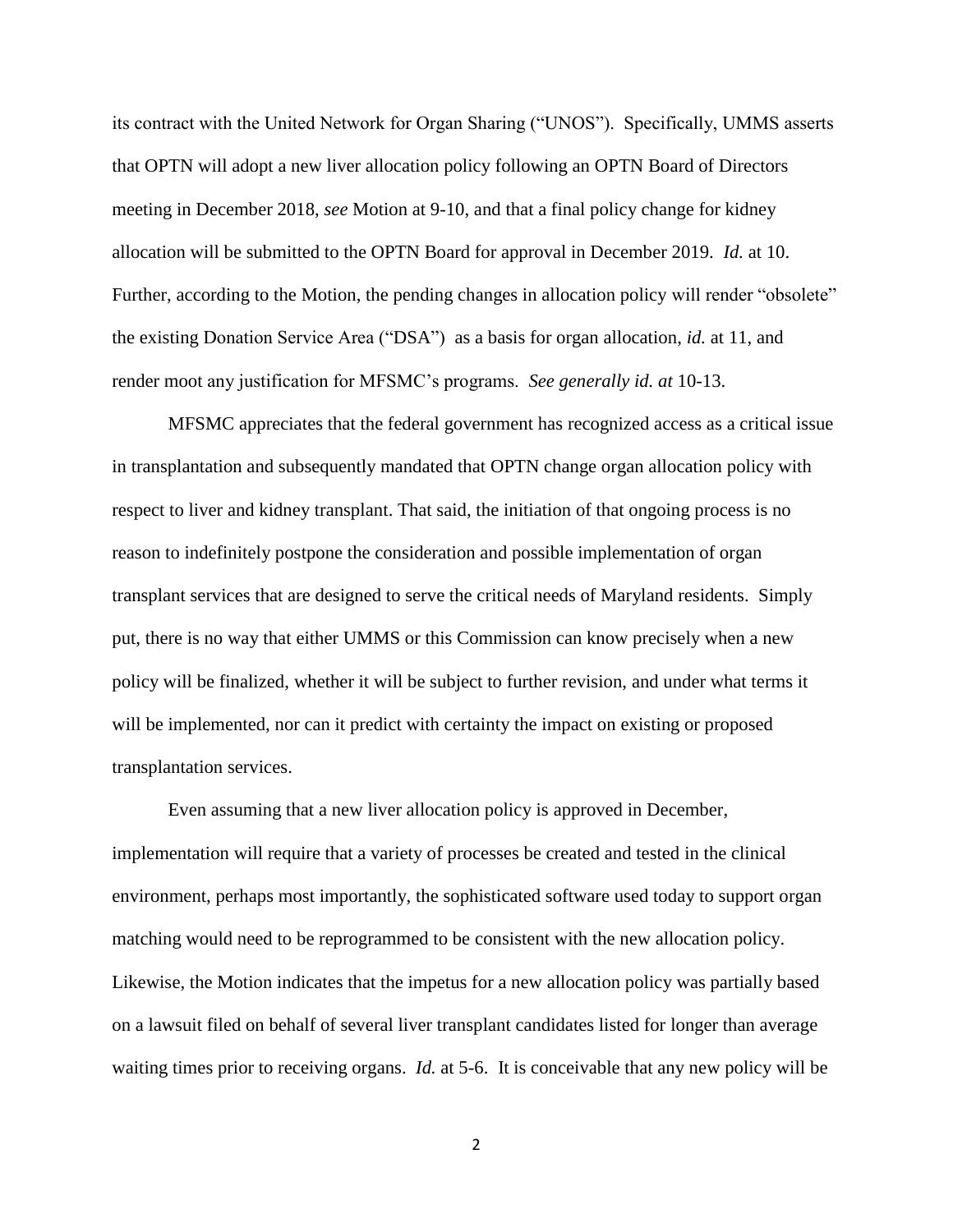found objectionable and lead to delaying litigation by those who believe that it has an adverse impact personally. However, the idea that the Commission should simply defer assessing the need for new services until all potential delays to that policy are resolved -- a timeframe that is completely unknowable -- is entirely unreasonable.

There is precedent for assuming that any new policy will not be implemented in short order. By way of recent example, the "Share 35" liver allocation policy was announced in June of 2012. *See* June 27, 2012 OPTN Announcement, available at

[https://optn.transplant.hrsa.gov/news/board-approves-new-liver-allocation-requirements](https://optn.transplant.hrsa.gov/news/board-approves-new-liver-allocation-requirements-transplantation-of-non-resident-candidates/)[transplantation-of-non-resident-candidates/.](https://optn.transplant.hrsa.gov/news/board-approves-new-liver-allocation-requirements-transplantation-of-non-resident-candidates/) That policy, however, was not implemented until one year later, in June 2013. *See* September 4, 2014 OPTN/UNOS Liver and Intestinal Transplantation Committee Meeting Summary at 1, available at [https://optn.transplant.hrsa.gov/media/1356/liver\\_meetingsummary\\_20140904.pdf](https://optn.transplant.hrsa.gov/media/1356/liver_meetingsummary_20140904.pdf) (noting that

Share 35 was implemented on June 13, 2013. The new allocation policy discussed in the Motion is likely to be as complicated to implement as Share 35, if not more so.

The logic of the Motion is even more tenuous as applied to kidney transplantation. According to the Motion, a working committee has been formed to propose changes to the kidney allocation policy, but those proposals have not yet even been forwarded for comment. *Id.*  at 10. In fact public comment is not scheduled to take place until early 2019, and hence, a new kidney policy will not be submitted for OPTN's approval until December 2019 at the earliest. *Id.* In the meantime, UMMS would have the Commission refuse to consider the need for new programs.

Furthermore, even once a new policy is submitted and implemented, it is unlikely that reliable and valid data that would allow the Commission to meaningfully evaluate the impact on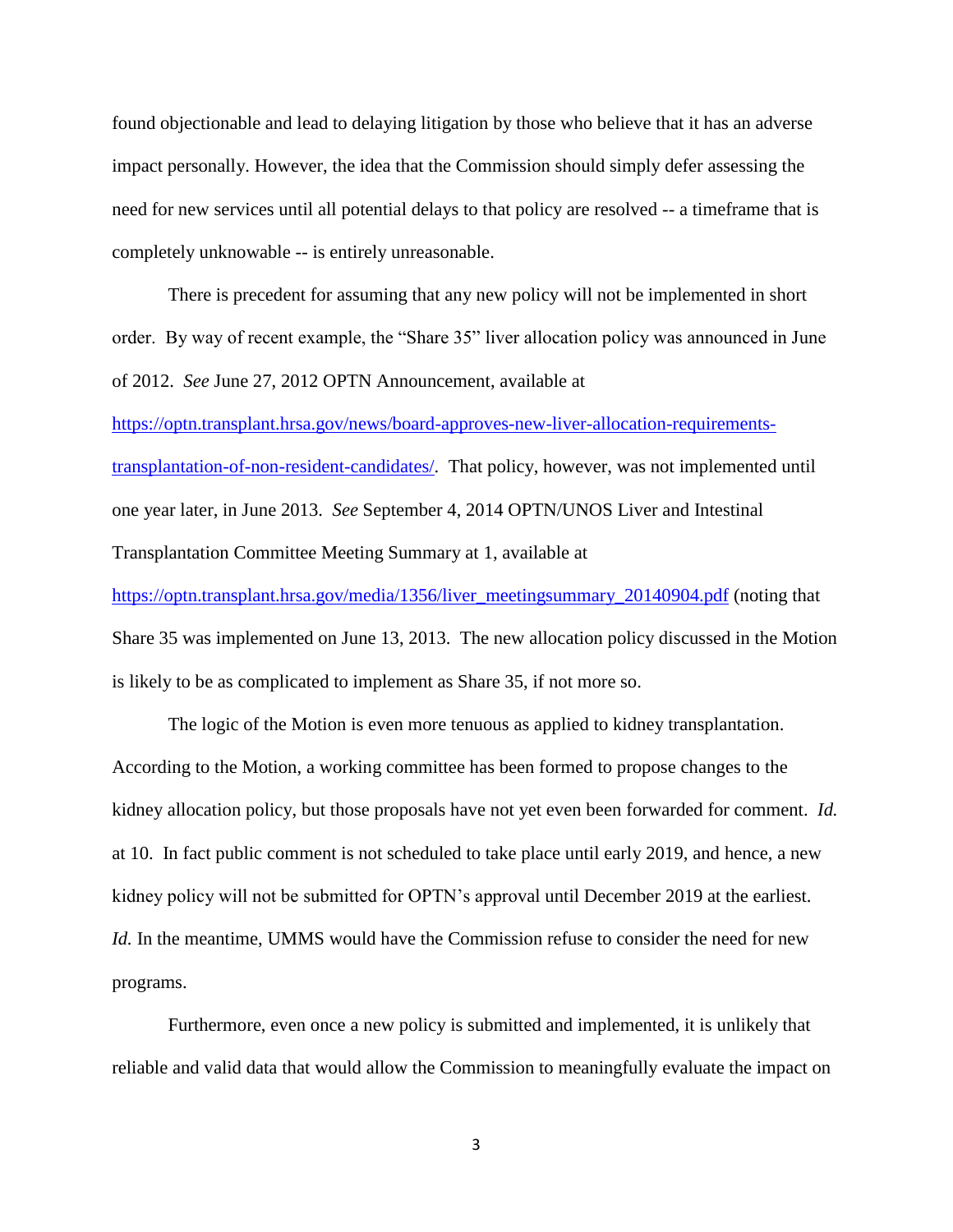existing and proposed transplantation services will be available for months, perhaps years. In other words, the implementation of a new policy is only one part of the equation; how the policy affects organ availability, patient access across disparate geography, patient behavior and choice, and importantly, clinical parameters including transplant rates, waiting list metrics and outcome measures, will not be known in the near term. It would hardly serve the needs of Maryland patients for the Commission to delay its decision pending an unknown date when sufficient data may become available.

Moreover, MedStar does not agree that the continued existence of a DSA-based allocation policy is the sole criterion on which MFSMC's (or any other applicant's) proposed transplantation services should be based. The Motion implies that the major justification for MFSMC's programs relates to its ability to increase the supply of donor organs and that a change in the DSA-based allocation policy renders this justification moot since DSA allocation-related "boundaries" will cease to exist. *Id.* 2. To the contrary, the ability to increase the supply or use of donor organs is just one element of MFSMC's proposal and of the State Health Plan standards governing the review of a proposed transplantation service. *See* COMAR § 10.24.15.04(B)(1)(a). The project review standards for such programs encompass a host of considerations, including Access, Cost Effectiveness, Impact, Health Promotion, Disease Prevention and Minimum Volume Requirements. *See generally* COMAR § 10.24.15.04. MFSMC's program applications address each of these standards; the Commission is charged with their contextual review. The logic of the Motion reduces the project review to the evaluation of but one question– whether the project would increase organ availability. We do not believe that the State Health Plan contemplates such limited review based on the full array of standards governing new transplantation programs.

4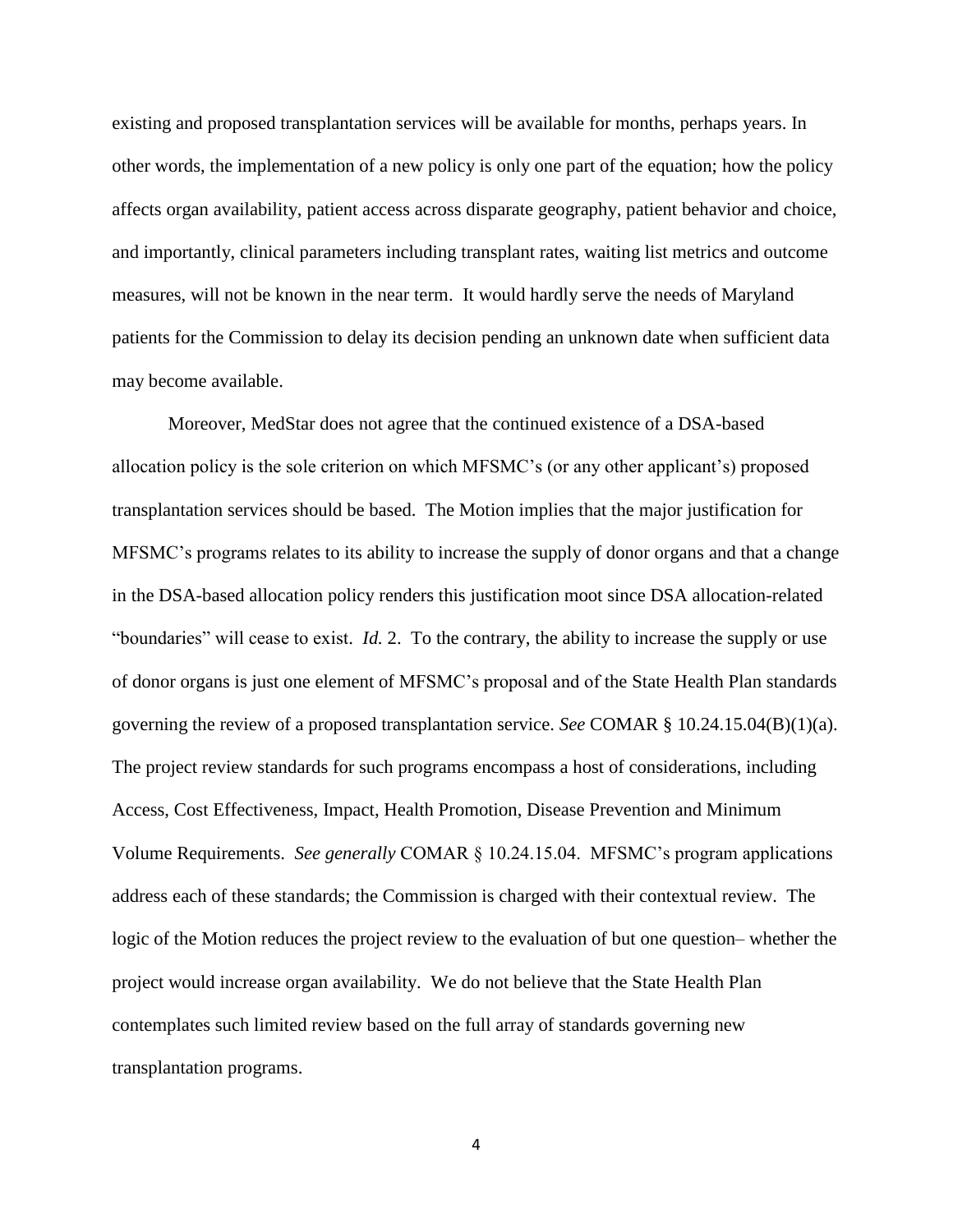MFSMC believes the Motion should be denied, and its application should move forward. However, if the Commission concludes that UMMS's arguments are persuasive, MFMSC believes that the UMMS reasoning should be applied equally to the pending application by Suburban for a liver transplant program at Suburban Hospital (Docket No. 17-15.2400). Specifically, if, as the Motion suggests, the impending elimination of a DSA-based organ allocation policy is the beginning and the end of the review standards for evaluating proposed transplantation services in the State of Maryland, then all pending applications for transplant services should be stayed. Accordingly, while MFSMC urges the Commission to simply deny the Motion, if the Commission decides to grant the Motion, MFSMC is concurrently filing, along with this Opposition, a motion to stay consideration of the Suburban project for the same reasons argued by UMMS.

Respectfully submitted,

 $\mathbb{A}\mathbb{S}$ .

David C. Tobin, Esq. Jennifer C. Concino, Esq. Tobin, O'Connor & Ewing 5335 Wisconsin Ave., N.W. Suite 700 Washington, D.C. 20015 202-362-5900

*Attorneys for MedStar Franklin Square Medical Center*

\_\_\_\_\_\_\_\_\_\_\_\_\_\_\_\_\_\_\_\_\_\_\_\_\_\_\_\_\_\_\_\_\_

November 5, 2018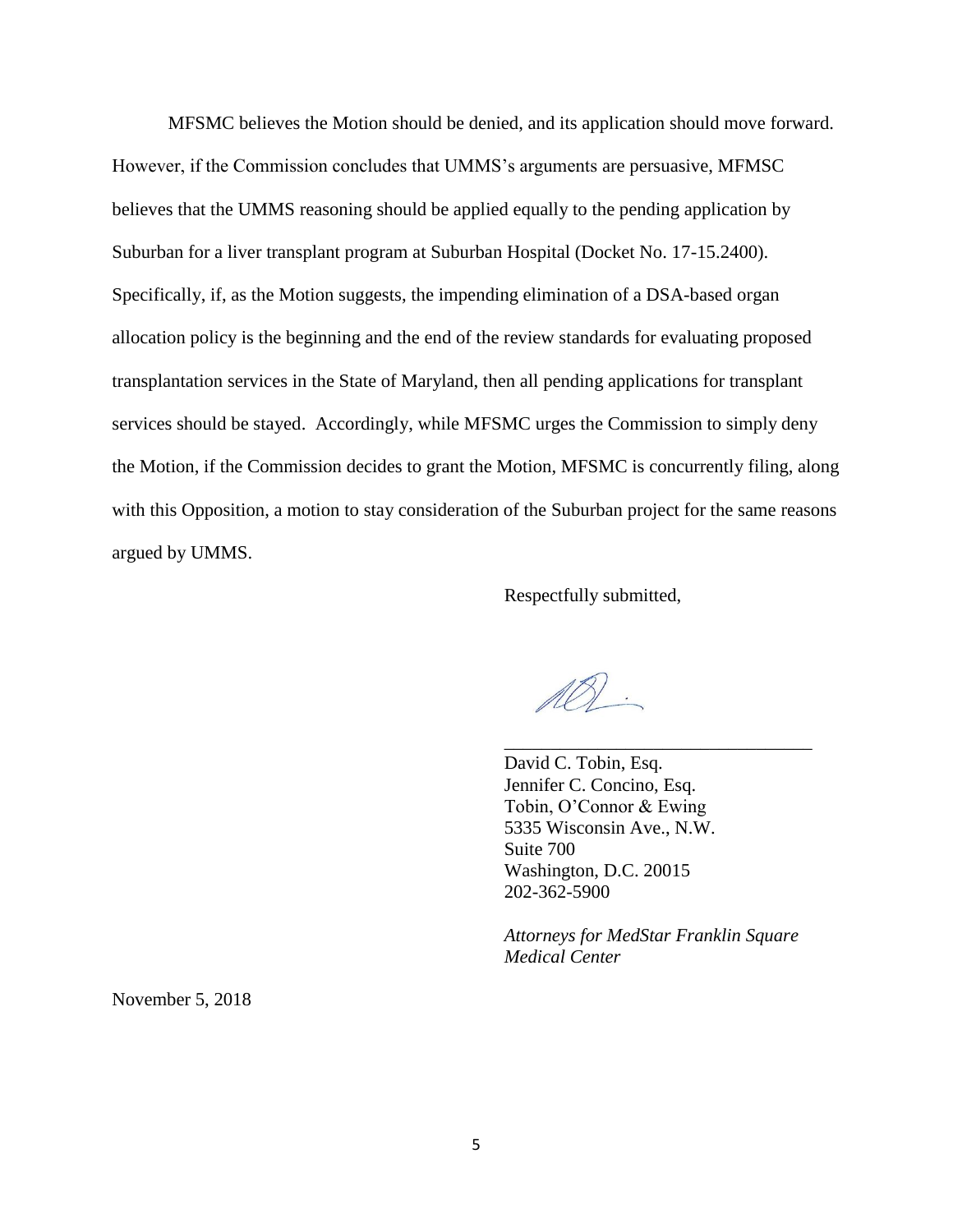## **CERTIFICATE OF SERVICE**

I hereby certify that on November 5, 2018, a copy of the foregoing Opposition was

served by e-mail and first class mail on:

Suellen Wideman, Esq. Assistant Attorney General Maryland Health Care Commission 4160 Patterson Avenue Baltimore MD 21215-2299 [suellen.wideman@maryland.gov](mailto:suellen.wideman@maryland.gov)

Gregory W. Branch, M.D. Health Officer | Director of Health and Human Services Baltimore County Health Department 6401 York Road, 3d Floor Baltimore MD 21212-2130 [gbranch@baltimorecountymd.gov](mailto:gbranch@baltimorecountymd.gov)

Conor B. O' Croinin, Esq. Zuckerman Spaeder LLP 100 E. Pratt Street, Suite 2440 Baltimore MD 21202-1031 cocroinin@zuckerman.com

Thomas C. Dame Ella R. Aiken Hannah L. Perng Gallagher Evelius & Jones LLP 218 North Charles Street, Suite 400 Baltimore MD 21201 (410) 727-7702 [eaiken@gejlaw.com](mailto:eaiken@gejlaw.com) [tdame@gejlaw.com](mailto:tdame@gejlaw.com) hperng@gejlaw.com

 $\mathbb{A}\mathbb{S}$ .

\_\_\_\_\_\_\_\_\_\_\_\_\_\_\_\_\_\_\_\_\_\_\_\_\_\_\_

David C. Tobin